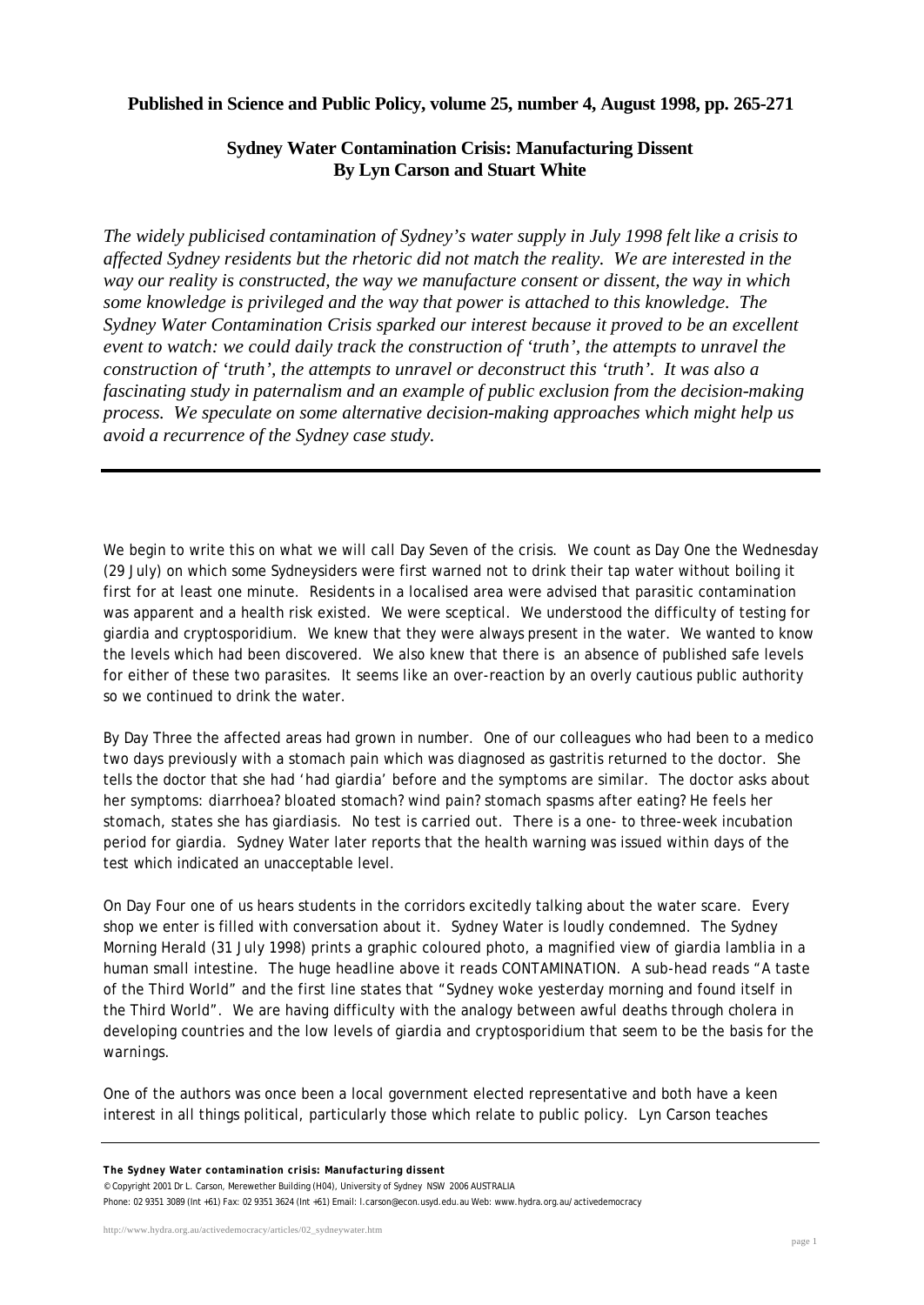politics and sociology; Stuart White is a research fellow in water efficiency and sustainability issues. We have both been representatives on the EPA's State Consultation Forum and explored issues of public health. We know or know of many of the people involved in this 'crisis'.

We begin to take a particular interest in it and are increasingly absorbed in the personalities, agendas, complexities, emotions of it all. We begin to track 'the truth'. Throughout it all, we are mindful of the way in which certain knowledge is being privileged, particularly some of the scientific knowledge. We are also aware of the tendency to apportion blame.

#### **Scientists and technologists**

We know that the presence of *giardia* and *cryptosporidium* in water is extraordinarily difficult to avoid. Detection is not so difficult if experts set out to find it but it can be like looking for a needle in a haystack. Not finding it does not mean it's not there. Finding it does not mean it is infective. This no doubt explains the absence of any published 'safe' levels: for example the 1996 Australian Drinking Water Guidelines do not include a recommended level for *giardia* cysts in water. Indeed the Australian Water and Wastewater Association refers to medical studies which suggest that one would need to swallow several thousand viable cysts to show symptoms.

By Day Four we are perplexed about the silence in relation to this. How has the contamination been determined? We can find nothing written about it through the media. Are we expected to just accept that the chaps who are interviewed are acting in my best interests? We want some 'facts' but they are glaringly absent.

The Health Department, Sydney Water, the Premier, the Minister must know more than we do because they all keep urging us to boil, boil, boil. Scientists apparently have even more knowledge. Their opinions are finally reported widely about safe levels. On Day Five, Dr Tony Priestley of the CSIRO (Commonwealth Scientific and Industrial Research Organisation) is reported as saying that 10 to 20 oocysts of cryptosporidium per 100 litres of water is 'normal', 100 oocysts per 100 litres "would make someone sick" (Clennel, 1998). Reported levels are below those at which US water authorities are required to issue boil water notices.

Microbiologists from three universities (Sydney, NSW and Macquarie) are called in by the NSW Government to review Sydney Water's tests. It seems that Sydney Water is no longer to be trusted. The Health Department is to give the 'all clear' only when the panel of experts says so. We are now in the hands of experts who are even more expert than the ones we formerly thought were running the show. Not all scientists agree on the seriousness of the problem. Dr Paul Prociv, parasitologist at the University of Queensland states (Prociv, 1998):

> In summary, the water tests used provide results that cannot be interpreted meaningfully and the incriminated organisms (*giardia* and *cryptosporidium*), far from being new 'killer bugs', have been around for millions of years, are found in all human populations and use other transmissions routes that are far more reliable than reticulated water supplies.

At least one version of the history of the 'crisis' is eventually reported. Documented is the one isolated test showing levels which might make us sick; there is information about the original test sites as well as

© Copyright 2001 Dr L. Carson, Merewether Building (H04), University of Sydney NSW 2006 AUSTRALIA

**The Sydney Water contamination crisis: Manufacturing dissent**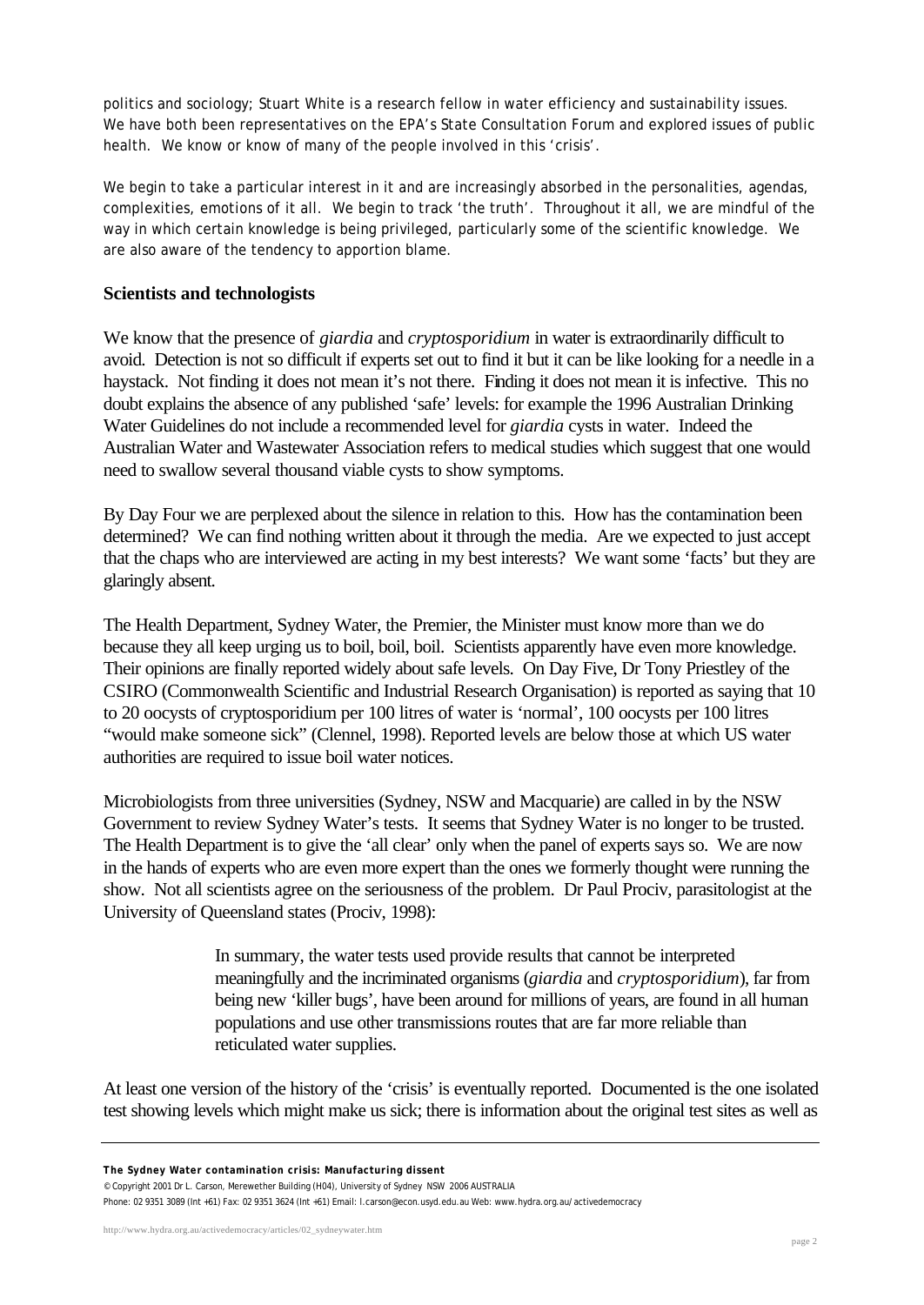a few theories of contamination. A long-serving Sydney Water staff member with experience of a similar episode is reported as having an explanation for such a one-off localised event and his/her 'surge theory' is used to counter the isolated incident. She/he is not named (Beale, 1998a). Perhaps this person is not an 'expert'. We keep scouring the papers. Surely there has been more than one test at one site which is reported as having levels that might be considered above normal?

## **Politicians**

We live in a representative democracy with elected politicians representing our interests. They tread a tight rope in our system because they want to be re-elected. Unfortunately, politicians can begin to enjoy their highly-paid careers and wish to cling to them, no matter how altruistic their original motivations for seeking office. Therefore, they must be seen to be operating at all times in our interests and preserving our quality of life.

New South Wales Premier Bob Carr inherited a corporatised water utility when he came to power in 1995, forming a Labor Government. Five of his Ministers are the only shareholders in the corporation known as Sydney Water. Craig Knowles, Minister for Urban Affairs and Planning is responsible for Sydney Water. He, like Carr, becomes a vocal critic of Sydney Water throughout the 'crisis'. The politicians say that heads will roll, just as soon as they find out who is responsible. Blame must be apportioned. If Sydney Water management is found to have acted irresponsibly they will pay the penalty.

Less is said about Australian Water Services, a partially foreign-owned company (an Australian-French consortium) which operates the treatment plant. These BOOs (builder-owner-operated plants) were again a legacy from a former government. The Coalition (Liberal-National Party) had been in power in 1994 when Paul Broad from the then Water Board enthusiastically embraced the corporate route. The new Sydney Water supported the idea of BOOs and signed the contracts for these private licensees amidst unprecedented secrecy of the conditions of contracts, contracts which did not require removal of these parasitic organisms. The Premier would clearly benefit by deflecting blame to his political rivals.

Carr declares that he wants the corporation—Sydney Water (which citizens actually own)—to compensate customers for the inconvenience suffered throughout the crisis (presumably for buying bottled water and boiling tap water). Carr's Government has just extracted Aus\$250 million in revenue from Sydney Water which was channelled back into consolidated revenue (Hogarth, 1998). This revenue potentially goes to all citizens. A similar amount is expected this year. It seems to us that if customers (those who pay water bills) are compensated, revenue is reduced and less finds its way back to citizens. It seems like an illogical suggestion.

### **Medical doctors**

We are intrigued by the social construction of disease that is occurring. Our colleague's experience demonstrated the leap from a media report to a diagnosis without testing. As patients we have faith in our doctors. We defer to their greater knowledge. On this occasion it may have been ill-founded.

One of the key players in the crisis is Peter Macdonald, a medical practitioner now NSW Government elected representative, who was first embroiled in politics because of the ocean pollution issues in

**The Sydney Water contamination crisis: Manufacturing dissent**

© Copyright 2001 Dr L. Carson, Merewether Building (H04), University of Sydney NSW 2006 AUSTRALIA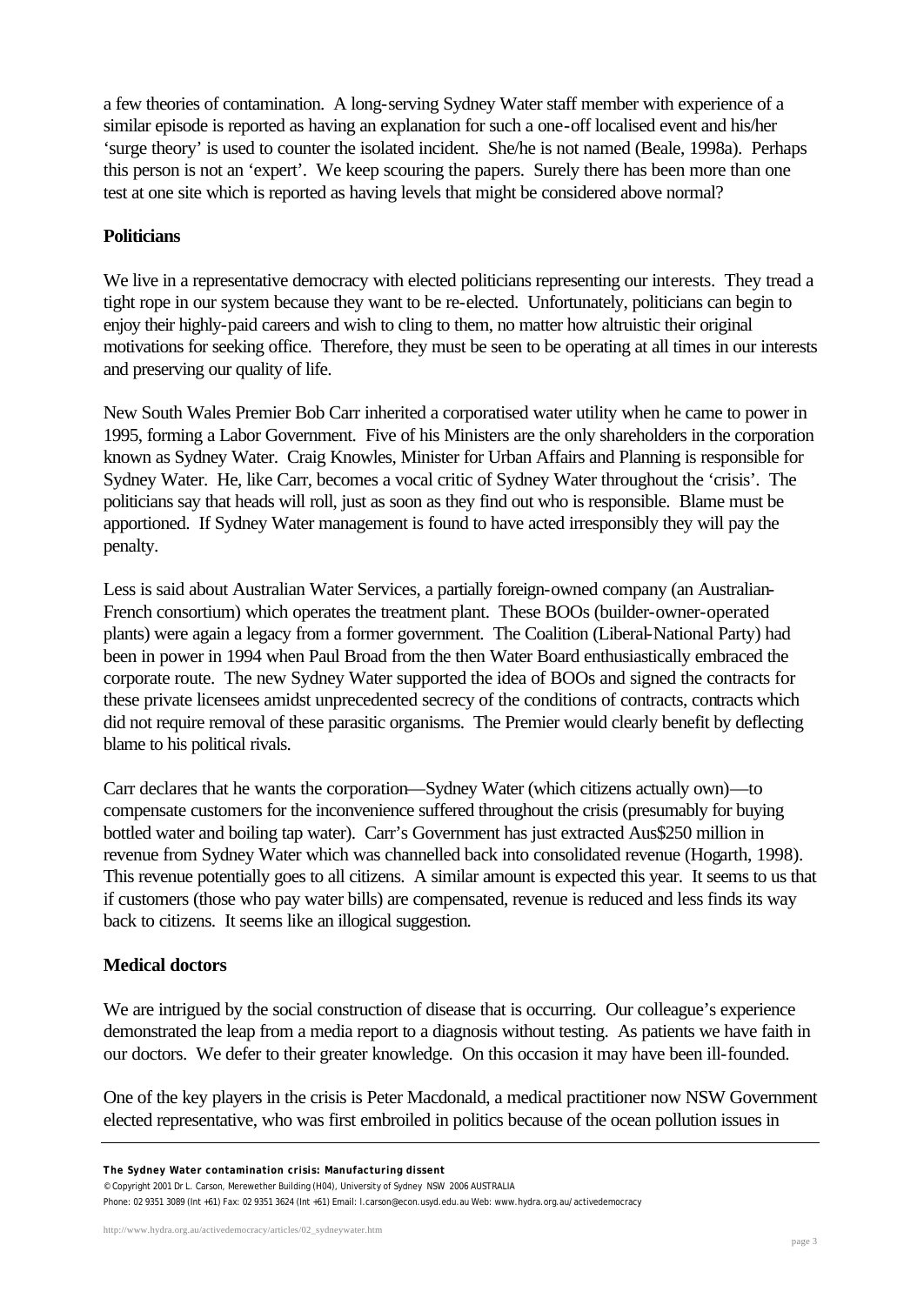Manly where he practised as a GP (general practitioner). At a critical time, Macdonald found himself and two other Independents with the balance of power in Parliament. And was able to push for a Joint Select Committee Inquiry.

Sydney Water (formerly the Water Board) was his target. He wanted the catchment protected better and the pipes fixed (Joint Select Committee, 1994). Only then did he believe the problem would be fixed. This may not be true. On the North Coast (in our former local government electorate) there were examples of extremely well protected catchments still with evidence of *cryptosporidium.* Macdonald's strategies were largely ignored and alternatives were found to providing a safe water supply. Macdonald was easily inflamed during the 'crisis' perhaps because his previous solution had been ignored. Maybe he was being proved correct.

### **Bureaucrats**

Chris Pollet, recently appointed Managing Director, of Sydney Water is in the firing line throughout the crisis [footnote 1]. There is no reporting of the tension between the regulated (Sydney Water) and the regulator (Department of Health). It seems to us that there must be considerable pressure on both to cover their 'butts'. Specific instructions are given to the general public about boiling water for more than a minute, allowing it to cool naturally, using it for drinking water, for teeth cleaning and so on.

We are recalling our own experience amongst the bureaucrats. Sydney Water is often portrayed by politicians, rival government departments and local government as an unwieldy organisation and it was generally disliked and criticised. Our own experience of staff members has been that they are ethical, caring people who take the calculation of risk extremely seriously.

We are aware that these staff members live with 'Milwaukee memory'—a defining moment for water supply operators. In an incident in Milwaukee in 1993 hundreds of thousands were infected by *cryptosporidium* and there were in excess of 100 deaths among people with immune deficiencies (McClennan, 1998). It was the worst epidemic of any water-borne disease in the USA (Beale, 1998b) and no water supply personnel wants to see the experience repeated.

Sydney Water is also on notice. Its operating licence is due for renewal in the next few years. The possibility exists that its operating licence will be given to a private operator, for example its rival, Australian Water Services, the company responsible for the treatment plant that is being reported as the site of contamination. Questions are raised about AWS's contract and the absence of any requirement to test for parasites. Sydney Water might wish to blame its future licensing rival and might also wish to compare the standards of privately-owned and publicly-owned plants.

It occurs to us that the State Government is 'milking' Sydney Water of its profits, then there is little in Sydney Water'' kitty to attend to repairs of its ageing pipes and a clean-up of the water catchments. This 'crisis' will surely highlight that dilemma.

The Health Department has limited and dwindling resources and staff and its responsibilities are onerous; these include responsibility for air, water, lead, compost toilets and more. There is an historic antagonism with Sydney Water, a tension which we had often witnessed between regulators and those they regulate. Staff responsible for public health inevitably see themselves as 'white knights', the likely

© Copyright 2001 Dr L. Carson, Merewether Building (H04), University of Sydney NSW 2006 AUSTRALIA

**The Sydney Water contamination crisis: Manufacturing dissent**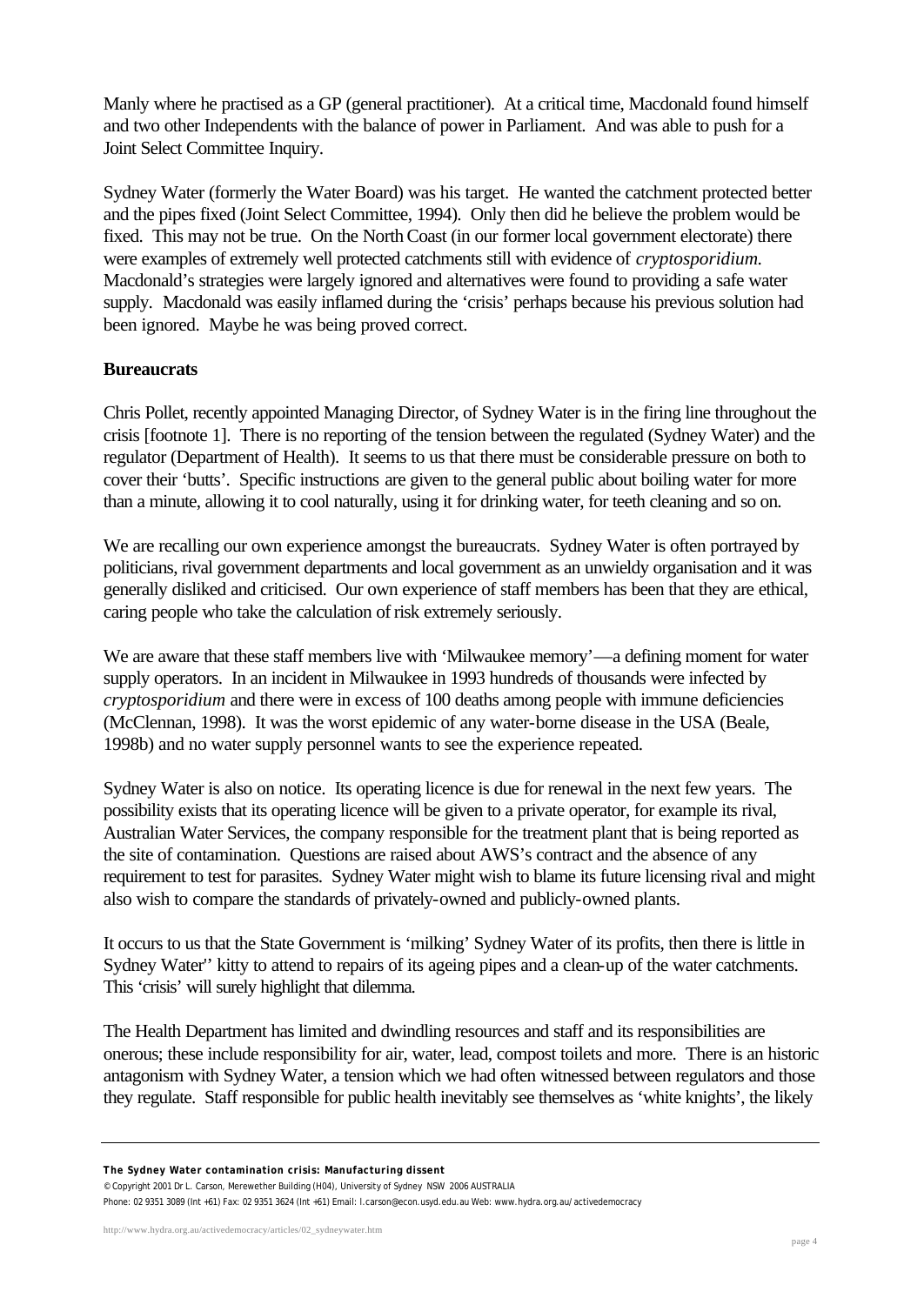heroes in any public health 'crisis', ready no doubt to 'save' Sydney. The Health Department might have acted hastily but it too must be seen to be acting responsibly.

## **Media and social hysteria**

The standard of media reporting is questionable. Semioticians would have a field day. Reports are heavy on language with connotations of war and civil unrest: an "all clear" will be given, the "crisis worsened dramatically", the "crisis grips Sydney", it's a "Watergate", "[p]eople reorganised their lives in defence against their newly discovered foes", the "crisis" "struck fear and loathing into the hearts of Sydneysiders".

Facts go by the wayside—corporatisation is used interchangeably with privatisation: "Did the problems of the recently corporatised Sydney Water have anything in common with similar problems experienced in Britain after its water authorities were privatised..?" (Stephens, 1998). Newspapers begin citing themselves in the absence of confirmation from Sydney Water representatives: "The *Herald* reported yesterday that Wednesday's tests showed ..." (Clennel, 1998).

It is clear why the media loves to fan the flames. Flame fanning helps to sell newspapers and improve listener and viewer ratings. Of course, it is also the media's responsibility to expose any cover up and to report the 'facts'. We are struggling to find the facts in the mire of innuendo and probability.

We are speculating about the issues that are not finding their way to the front page. The lively tax reform debate disappears. The lively tax reform disappears. Perhaps social hysteria is occurring, if there is such a thing. We read that Sydney Water workers are reported to have had rocks thrown at them while completing repairs in the inner west. This is alarming if true. We hear much ignorance exchanged on the issue from people whose concerns are palpable. All consider that Sydney Water is hopeless and should be held responsible.

We are becoming aware of the paternalism at work. We are being told what to do, and allusions are made to the need for public education yet there is such a frustrating lack of information. We continue to search for details of changes to levels but can find none. We wonder why we are not being trusted to make our own judgements on these safety issues.

A woman in the supermarket asks for a separate receipt for her bottled water; she is going to seek compensation. We note a newspaper advertisement from a law firm seeking litigants for a class action against Sydney Water. We regret this slide into a US environment of litigation. In Lyn Carson's time as an elected representative she became increasingly aware of the need to protect her Council from law suits and this was resulting in some awful decisions in local government (like not erecting children's play equipment).

Institutions became nervous through the 'crisis'—the Education Department was asking parents to send children to school with bottled water. Our respective universities covered water bubblers and issuing warnings, emailing instructions about microwaving water for cups of tea; a restaurant refused us tap water. Presumably as a citizen who shared in the ownership of Sydney Water we reaped the benefits as well as the disbenefits of this ownership. Maybe shared ownership of decision-making would make us all less litigious.

**The Sydney Water contamination crisis: Manufacturing dissent**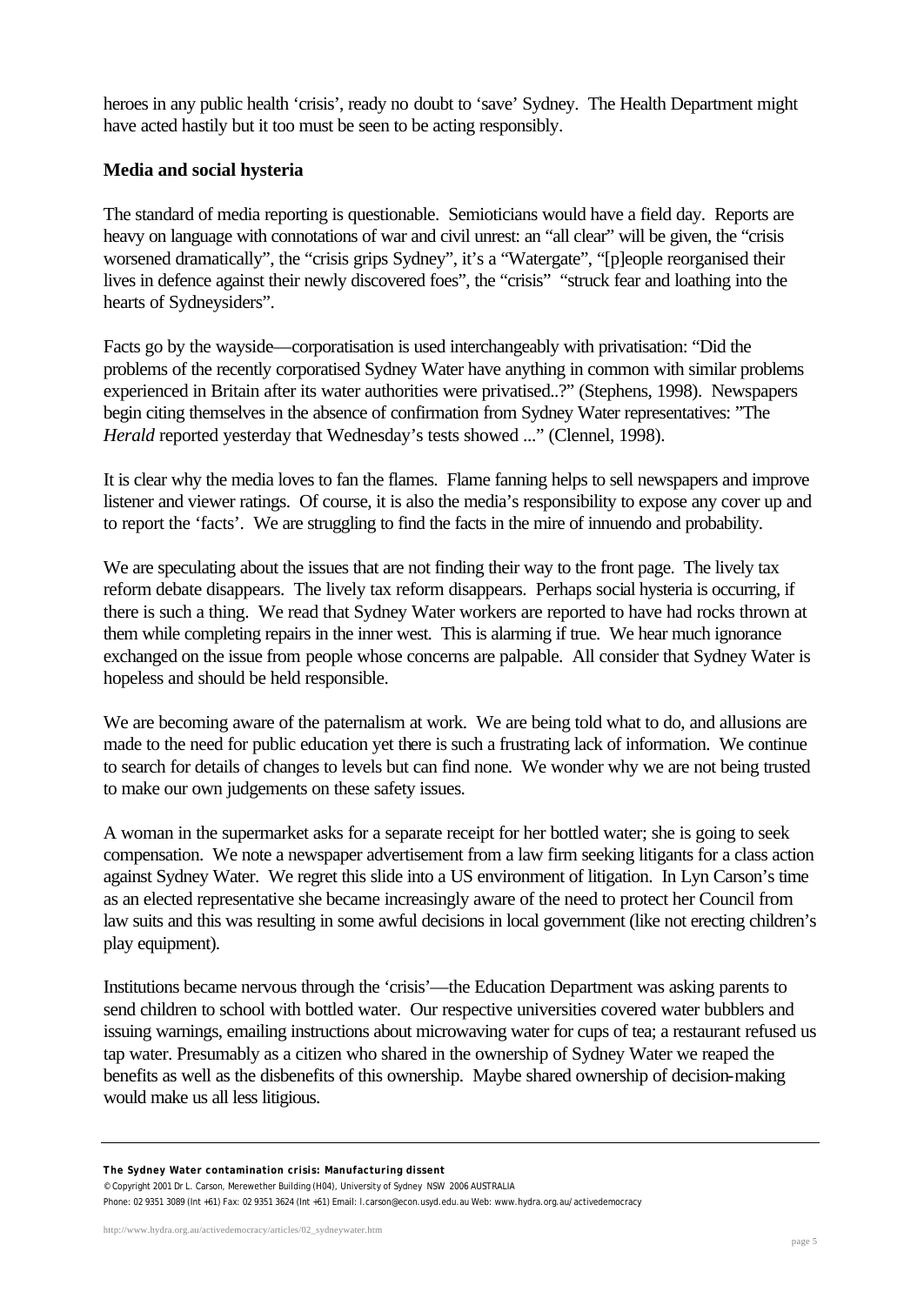There seemed to be a growing need to apportion blame. Sadly this had been manifested earlier throughout Australia in the rise of the One Nation Party which seemed dedicated to finding scapegoats. We speculated on this growing predisposition to blame others. We wondered whether polarisation between bureaucrats and politicians, and general public was becoming even more marked. There was a definite 'them' and 'us' occurring.

By Day Six we were being warned not to swallow beach, creek or harbour water. It seemed unlikely that Sydneysiders had taken to doing this *en masse*. Rumours abounded—might the manufacturers of bottled water be behind this? Life is beginning to assume the tone of high farce.

#### **Capitalism and economic rationalism**

The privately-owned treatment plant operator, Australian Water Services, was not in the firing line with Sydney Water. We wondered why this had become an exercise in bureaucrat bashing alone. What would have happened had the corporatised Sydney Water not publicly-owned with only ministerial shareholders? Surely the company's board of directors would have been held accountable.

We noted that Sydney Water's directors were not named or drawn into the controversy. The silence on this front seemed curious. The Chairman of Sydney Water is David Hill who had been recently pre-selected by the Labor Party for the federal seat of Hughes. This would mean his imminent resignation as Chairman. Presumably any public declaration of any connection (let alone responsibility) would not go down well in the Labor Party. Hill was seen as a prime candidate for election, a golden-haired boy, a political ally of Premier Carr. We waited for news of this. By Day Nine (Humphries and Doherty, 1998) it occurred, a cover up was reported, more dirt was flung and Hill made the front pages.

Under corporatisation, restructuring and downsizing had occurred. There were some possible analogies to be drawn between the recent New Zealand electricity crisis and this water 'crisis'. In New Zealand, local knowledge had been lost through downsizing and the consequence was widespread blackouts. Certainly, this problem of organisational memory loss was occurring in Sydney Water; it was often difficult to find anyone with organisational history and this local, inside knowledge can be critical in an emergency situation. Local knowledge is no doubt also invaluable in the determination of what actually *is* an emergency situation.

### **Environmental**

There might be more risk attached to boiling water than drinking it. One could not help speculating about the possible incidence of scalding with the constant call to boil, boil, boil. We reckoned there was a greater likelihood of burns than infections. No doubt all this boiling of drinking water for humans and pets was also increasing our greenhouse emissions which are currently at internationally embarrassing levels. In one news item householders were urged to increase the temperature of hot water system thermostats—a move with serious consequences for increased energy and greenhouse gas emissions.

The lack of comparisons between drinking water and the air we breathe struck us as interesting. We drink maybe one kilogram of water yet we breathe in ten kilograms of air per day. Why did the media not expose the dangers of the higher risks associated with air quality? Poor air quality suppresses our

© Copyright 2001 Dr L. Carson, Merewether Building (H04), University of Sydney NSW 2006 AUSTRALIA

**The Sydney Water contamination crisis: Manufacturing dissent**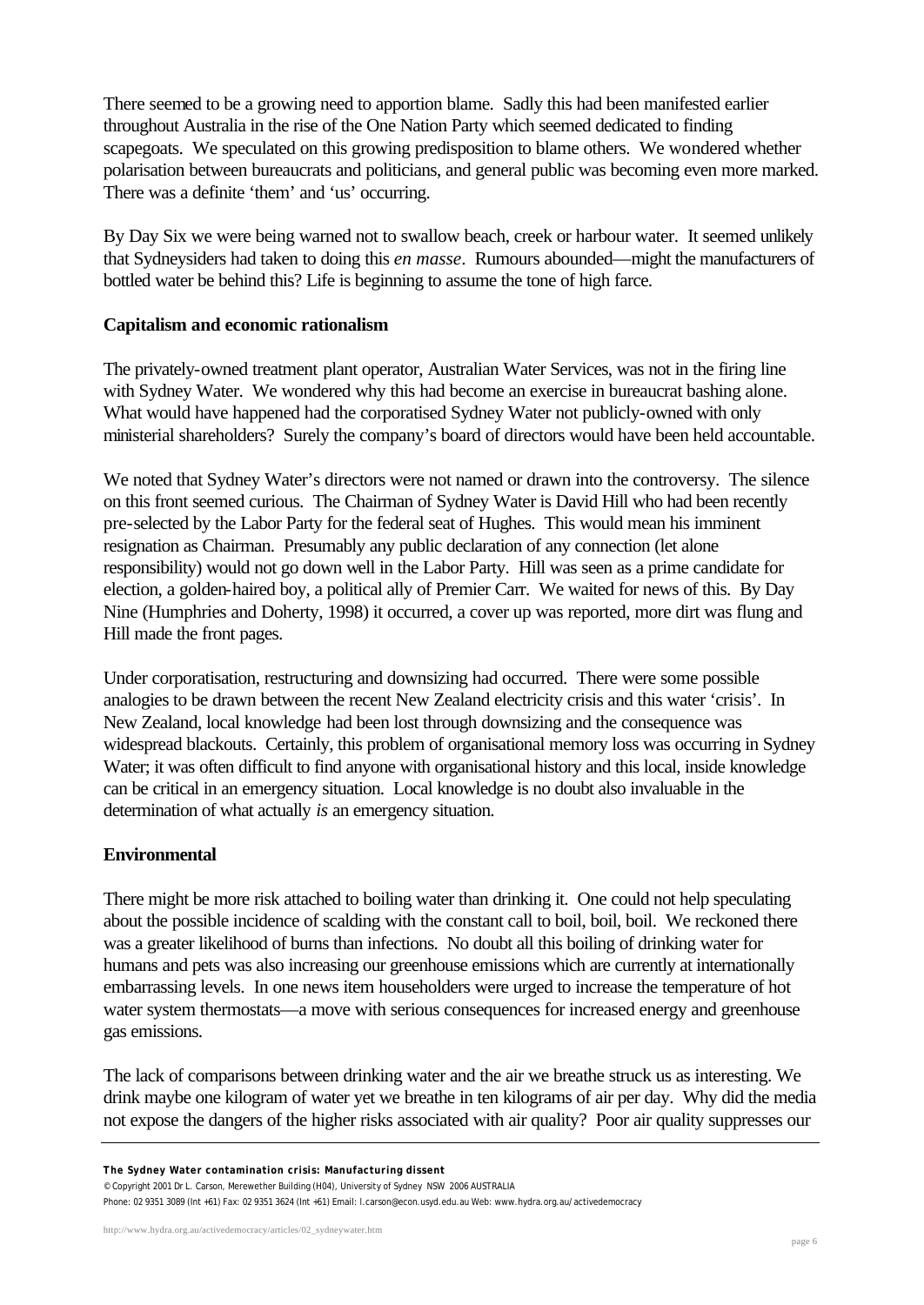immune systems, gives us cancer, causes respiratory problems. No comparisons were offered. We wondered why this knowledge was not privileged.

It seemed quite foolish to us that billions of dollars were being spent to purify an entire water system when we drink only 0.1% of it. The 99.9% of water that was being treated was being used on gardens or in industry of flushing toilets or being boiled anyway. Was this unnecessary purification just a dreadful waste of public funds? Facts about the percentage of treated water used for drinking purposes seemed not to rate, yet facts expounded by microbiologists did. Why were we not discussing the foolishness of so much unnecessary treatment?

Why does the Health Department in New South Wales view potable reuse (reclamation of wastewater to drinking quality) with such disfavour, despite the fact that it would result in levels of *giardia* or *cryptosporidium* that are beneath anything likely to be reached by the best that Sydney Water can currently do with water from dams? There seem to be two sets of standards. Reused water with 1 parasite per 50 litres cannot even be used to flush a toilet, yet this is cleaner than dam-treated water.

Why did the media raise the reuse issue only hysterically—as plans that Sydney Water had for the future? It was portrayed as an extraordinarily stupid consideration which would put us in an even worse crisis than the current one. No evidence was offered.

Some critics argued at the time of the Select Committee Inquiry into the Water Board that there should be privately located systems works in individual homes. Perhaps this would have been a cheaper and more effective option. Others called for rainwater tanks to solve potential problems with contaminated water even though *giardia* and *cryptosporidium* are likely to be found in these too.

## **Ethics**

The need for high standards in public health is uppermost. The hazard is greater to those in the community who are immune-compromised; the most vulnerable must be protected. A community consensus exists on this. It is clearly important to ensure safety. It is not something to trifle with. The Milwaukee experience mentioned above exemplified this (assuming it was an accurate portrayal of events). However, it is not possible to guarantee public safety. There are always risks and compromises must be found. It is said that risk equals hazard plus outrage. Bureaucrats and government have to weigh up the two although it is arguable whether the decision-making should, or should not, be in their hands alone.

Protection can lead to paternalism and paternalism was being practised by all the key players. Why did it take so long to give us levels, and even then one had to search to find them? Surely citizens were entitled to explanations, for example, that there was a big difference between one organism per 100 litres and 200 organisms per 100 litres. There was no correlation made between the number of organisms and the possibility of illness or death. There were certainly no comparisons made about the risk of drinking water or breathing air or driving a car. People were therefore unable to judge the risk for themselves.

Why were not Bombay or British levels used as comparisons? If a difficulty existed in establishing standards, this could have been exposed. Why are we so enamoured with the experts' ability to make decisions which involve more than technical expertise? Community members could have been

**The Sydney Water contamination crisis: Manufacturing dissent**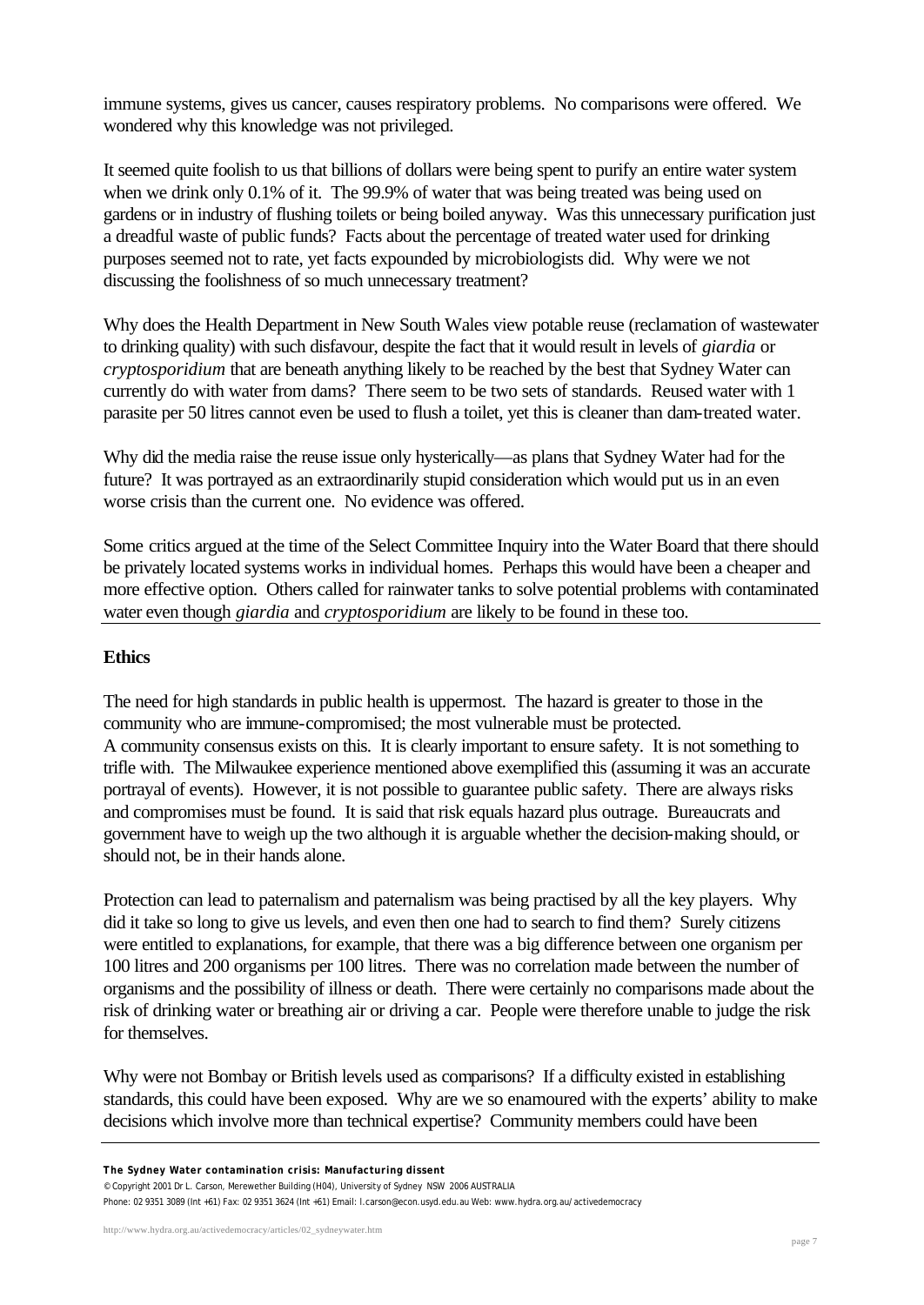involved in weighing up the excessively high cost of even more thorough treatment against the slight risk of contamination. It is always possible for contamination to occur through the pipes; we have an old distribution system so the best treatment will not solve this.

# **Conclusion**

This was not a health crisis at all [footnote 2]. It was a crisis of decision-making. It was an episode which showed many instances of the manufacturing of dissent, many instances of blame being apportioned, many instances of deferring to the expert. It was a failure of expert knowledge in a political environment. The decisions were not dependent on scientific expertise but rather the weighing up of hazard and outrage (Sandman, 1992).

Paternalism works both ways. As citizens we can fall in, childlike, behind certain experts. We want to be told what to do, then pass these instructions onto others. A colleague found herself warning someone at a water bubbler to not let his child drink the water, yet this colleague harboured doubts about the veracity of media reports. Mind you, we do a great job of self-surveillance without having others do it for us.

No community consultation has occurred which might allow Sydneysiders to determine the type of water quality which is acceptable to them; nobody has asked what they might be prepared to pay to achieve that quality. Australia has no tradition of community involvement in decision-making in areas of high risk, technology assessment or perplexing ethics. When we do involve the public, it is often done in a token way. It is possible for rich public debate to occur—our recent Constitutional Convention (Manne, 1998) gave us a taste of these possibilities.

How will be tackle the big issues that will confront us inevitably in the future? How will be deal with our first genetically engineered human if we are unable as a community to resolve issues of public health and public expenditure? The Sydney Water Contamination Crisis was a very good example of the importance of the general public being responsible for calculating its own levels of acceptable risk (Garrett, 1994).

Gaven McDonell writes about a similar episode in Australia, that of "intractable waste", and notes that crises of public confidence can occur in relation to technological decisions which have environmental implications. The Sydney Water crisis could surely be interpreted as a crisis of public confidence. McDonell speaks of "splicing of knowledge and trust" (McDonell, 1997) as primary ingredients in the societal management of risk and uncertainty, as a means of instilling confidence. How might we cultivate this important ingredient of trust?

The USA, Germany and Britain are just a few of the countries that have completed successful projects which tackled complex technological or public health matters with the assistance of a randomly selected public, using citizens panels (Crosby *et al,* 1986), policy juries (Coote and Lenaghan, 1997) or planning cells (Dienel and Renn, 1995). It can be done well.

Denmarks's Parliament has acknowledged that whether or not a risk is significant is a political question; it has therefore developed procedures to build a broad-based community consensus on quite complex issues which would be considered the domain of scientific experts in other countries. For example, the Danish's Board of Technology devised a system of consensus conferences to involve the

**The Sydney Water contamination crisis: Manufacturing dissent**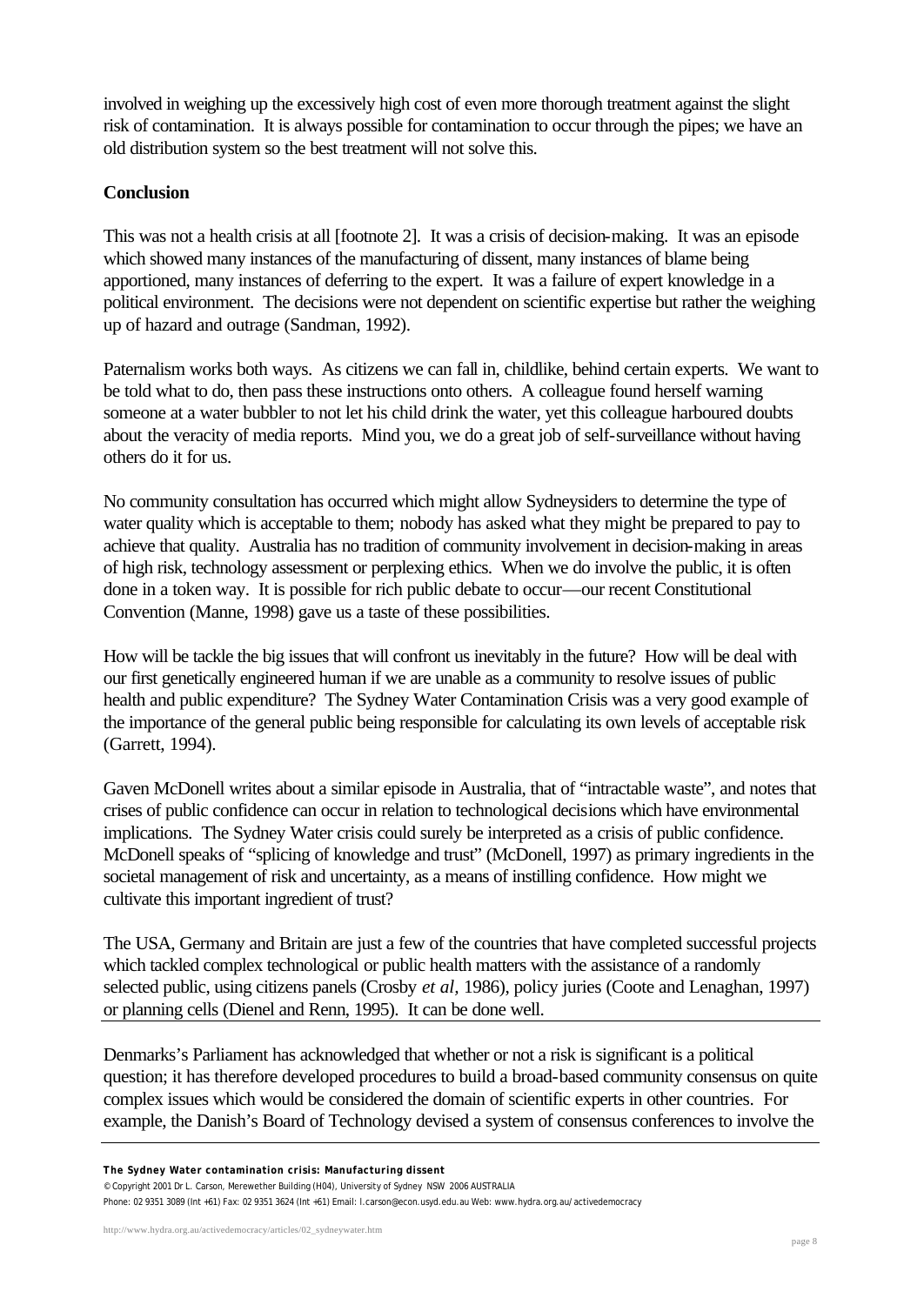general public in decisions on gene technology, food irradiation, air pollution and so on (Kluver, 1995). Participants' recommendations are passed on to political decision-makers, who act in the knowledge that the community has made its own judgement on significant issues of public health, having heard all of the evidence from scientists, environmentalists, ethicists and so on.

If we are to avoid public unease and the uncertainty which arises from ignorance, if openness and transparency are seen as important and if value-oriented considerations are thought to be more appropriately and firmly placed in the public domain, then we have much to learn from these overseas experiences.

# **Notes**

- 1. Chris Pollet announced his resignation on 19 August 1998. The Leader of the Opposition, Peter Collins, stated on ABC Radio (20 August) that "more scalps" were needed before he would be satisfied.
- 2. Some weeks later, levels of 50 *cryptosporidium* oocysts and 22 *giardia* cysts per 100 litres were reported. There were no crisis headlines, no hysteria, no advice to boil the water. Sydney was later instructed to boil its water until further notice. There has been no increase in reported medical cases attributable to the contamination. The story continues.

# References

B Beale (1998a), "Sources of tainting a challenge to trace", *Sydney Morning Herald*, 1 August, page 6.

B Beale (1998b), "A problem we have always had", *Sydney Morning Herald*, 1 August, page 36. A Clennel (1998), "Test results remain secret", *Sydney Morning Herald*, 1 August, page 6.

A Coote and J Lenaghan (1997), *Citizens' Juries: Theory into Practice* (Institute for Public Policy Research, London).

N Crosby, J M Kelly et al (1986) "Citizens panels: a new approach to citizen participation", *Public Administration Review*, 46 (2), pages 170-178.

P C Dienel and O Renn (1995), "Planning cells: a gate to 'fractal' mediation", in O Renn, T Webler and P Wiedemann (editors), *Fairness and Competence in Citizen Participation: Evaluating Models for Environmental Discourse* (Kluwer Academic Publishers, The Netherlands) pages 117- 140.

J A Garrett (1994), "To risk or not to risk: Involving the public in the decision-making process", *Environmental Management Review,* 31, pages 27-35.

McHogarth (1998), "Cash on tap: why Carr set up the Pollet bureau", *Sydney Morning Herald*, 4 August, page 1.

D Humphries and L Doherty (1998), "Hill accused over water alert bungle*", Sydney Morning Herald*, 6 August, page 1.

Joint Select Committee (1994), "Report of the Joint Select Committee upon the Sydney Water Board", Parliament of New South Wales, April.

L Kluver (1995), "Consensus conferences at the Danish Board of Technology", in S Joss and J Durant (editors), *Public Participation in Science. The Role of Consensus Conferences in Europe* (Science Museum with the support of the European Commission Directorate General X11, London) pages 41-49.

**The Sydney Water contamination crisis: Manufacturing dissent**